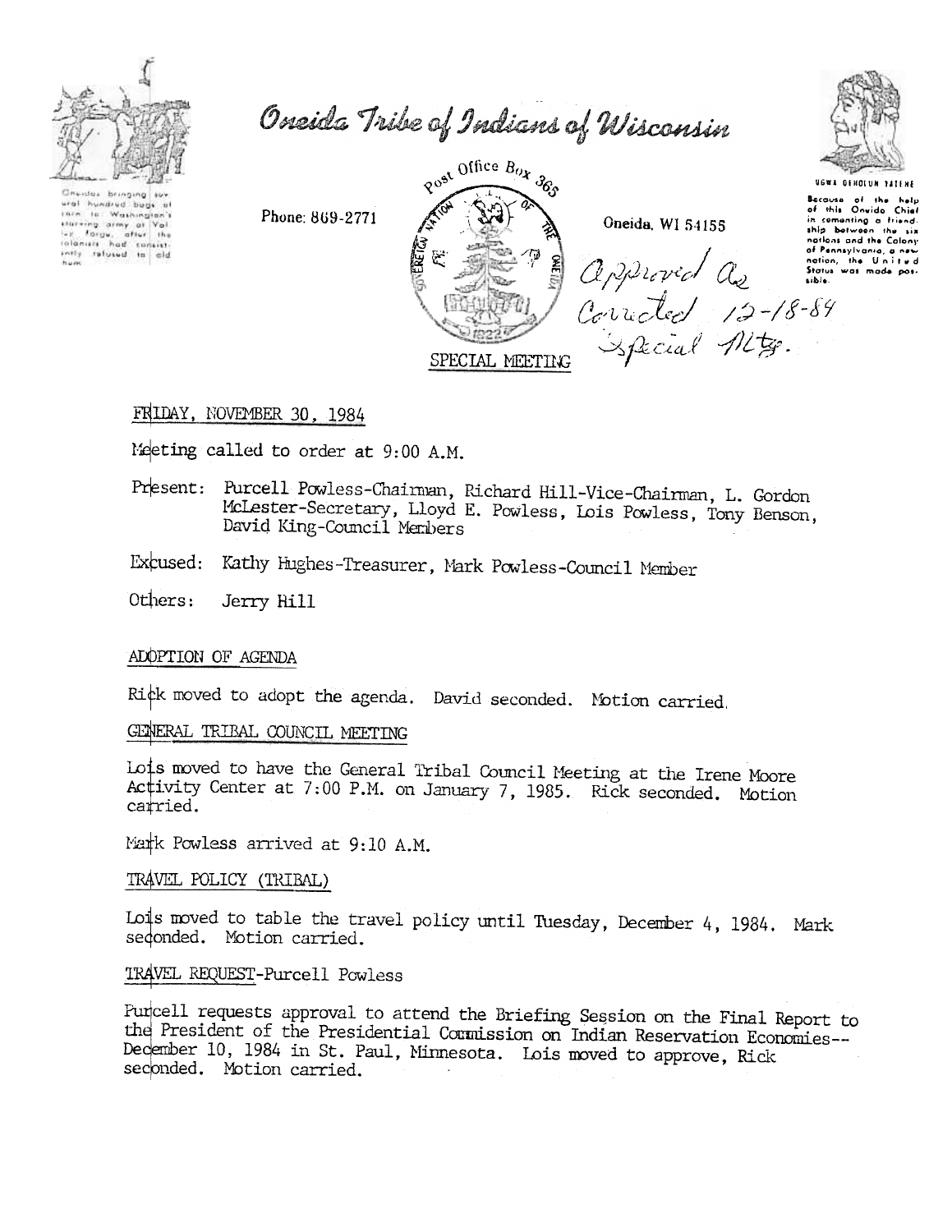Oneida Tribe of Indians of Wisconsin Special Meeting - November 30, 1984 Page 2

## TRAVEL REQUEST - Mark Powless

Mark requests approval to attend the Bingo Task Force meeting in Las Vegas Nevada on December 13 and 14, 1984. Rick moved to approve, Lloyd seconded Motion carried.

**/ACATION REQUEST - Rick Hill** 

Rick Hill requests a vacation day for December 4, 1984. Lois moved to approve, Lloyd seconded. Rick abstained. Motion carried.

# PURCHASE OF PARCEL OF LAND ON "U" & "J" - Jerry Hill

terry did not have the material ready for the Business Committee to review.

Idis moved to table until Tuesday, December 4, 1984. Lloyd seconded. Motion carried.

## BRUCE KING TRAVEL REQUEST

Biuce requests approval to attend the National Credit and Economic Development Conference in Scottsdale, Arizona on December 4, 5 and 6, 1984. Mark moved to approve. Lloyd seconded. Notion carried.

# CONSULTANT AGREEMENT FOR DOMESTIC ABUSE

Idis moved to defer this item until Marlin Mousseau is present. David seconded. Motion carried.

Tony moved to have the Consultant Agreement referred to the Law Office, Rick seconded. Lois and Lloyd abstained. Motion carried.

# DFFINITION OF AMERICAN INDIAN FOR RNIP

The current statutes  $49.046$  (1) (a) reads

"American Indian" means a person who is recognized by an elected tribal governing body in this state as a member of a federally recognized Wisconsin tribe or band of Indians.

### Recommended language change:

"American Indian" means a person who is recognized by the elected tribal governing body of a Wisconsin tribe of band of Indians as a part of the Wisconsin tribal community, regardless of the persons' enrollment in a tribe  $\alpha$  band.